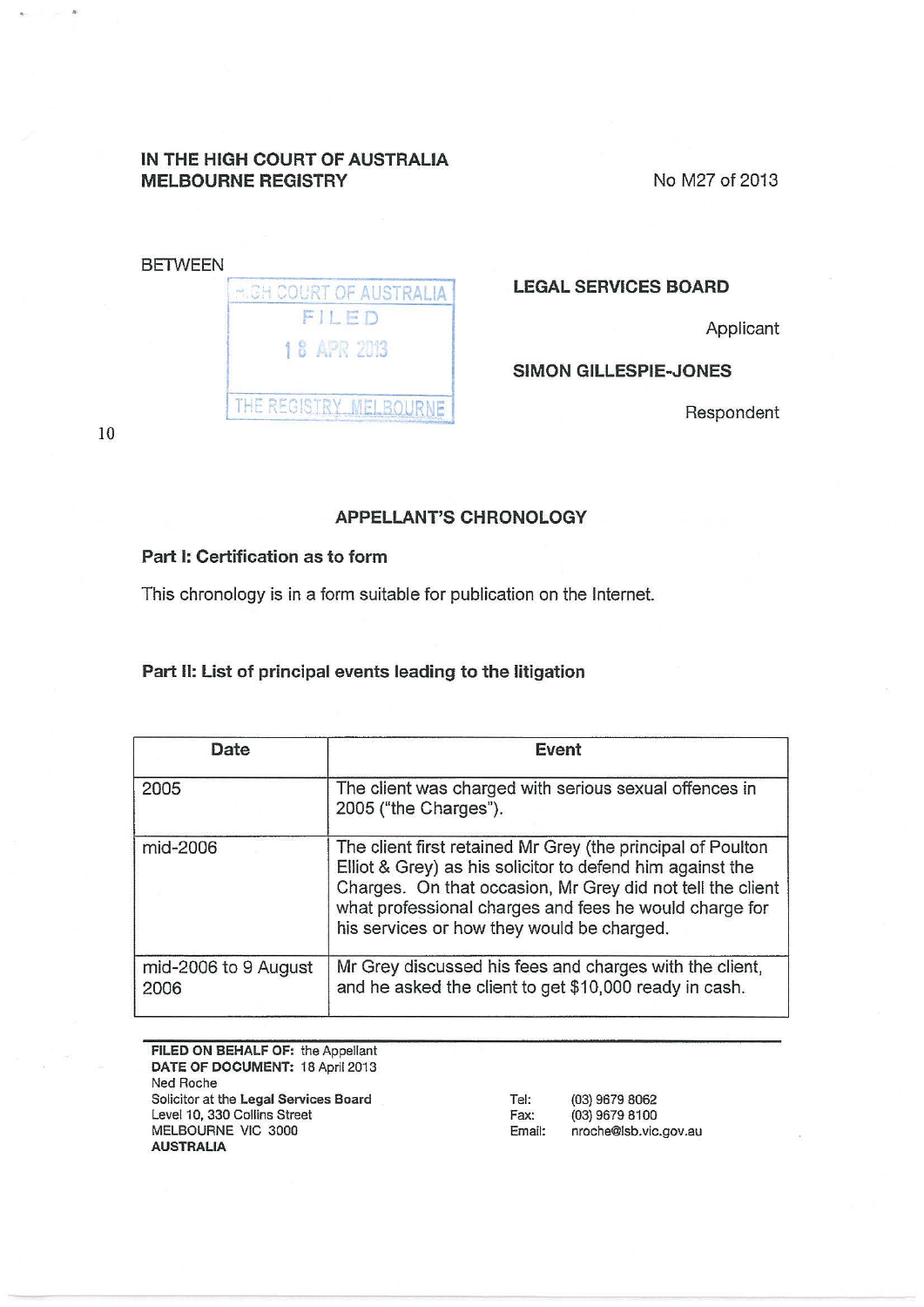| 9 August 2006                     | The client paid \$10,000 to Mr Grey, which was made up<br>of a combination of cash and a cheque made out to cash.                                                                                                                                                                                                                                                                                               |
|-----------------------------------|-----------------------------------------------------------------------------------------------------------------------------------------------------------------------------------------------------------------------------------------------------------------------------------------------------------------------------------------------------------------------------------------------------------------|
| 15 August 2006<br>(approx)        | The client paid a further \$11,700 to Mr Grey, by a<br>combination of cheques and cash.                                                                                                                                                                                                                                                                                                                         |
| September 2006                    | Mr Grey briefed Mr Robert Richter QC to appear for the<br>client at the committal hearing.                                                                                                                                                                                                                                                                                                                      |
| 15 September 2006<br>(approx)     | The client wrote a cheque in the amount of \$15,000<br>made out to Mr Richter QC and gave it to Mr Richter<br>QC's clerk.                                                                                                                                                                                                                                                                                       |
| 21 September 2006                 | Mr Richter was not briefed to appear after the committal<br>and only charged \$6,600 for his services at the<br>committal. Mr Richter QC's clerk refunded the balance of<br>\$8,400 to Poulton Elliot & Grey. This amount was never<br>refunded to the client.                                                                                                                                                  |
| 9 August 2006 to<br>November 2006 | Mr Grey had appropriated \$30,100 of the money paid to<br>him by the client because at that time, \$6,600 had been<br>properly paid to Mr Richter, and the trust account of<br>Poulton Elliot & Grey had a balance of \$1,890.66.                                                                                                                                                                               |
| December 2006                     | Mr Grey briefed the Respondent to appear for the client<br>in respect of the Charges. Mr Grey retained the<br>Respondent as the principal rather than as agent for the<br>client. The Respondent did not have a costs agreement<br>made in accordance with the Act in respect of the legal<br>services he provided.                                                                                             |
| 11 December 2006                  | The Respondent first appeared in Court for the client.                                                                                                                                                                                                                                                                                                                                                          |
| 18 December 2006<br>(approx)      | The Respondent's clerk rendered a tax invoice in the<br>amount of \$4,070 to Mr Grey. (Mr Grey paid that invoice<br>on 8 January 2007.)                                                                                                                                                                                                                                                                         |
| 19 December 2006                  | The client made a payment of \$5,000 by direct internet<br>transfer to Poulton Elliot & Grey's trust account, which<br>bore a description inscribed by the client: "Mic Grey & S<br>Jones". (The substance of the client's evidence at the<br>trial was that he was paying on account of any legal<br>costs in relation to his defence, including "everybody that<br>was to come and help him" in his defence.) |
| 20 December 2006                  | The client made a payment of \$5,000 by direct internet<br>transfer to Poulton Elliot & Grey's trust account, which<br>bore a description inscribed by the client: "Grey & S G<br>Jones". (The substance of the client's evidence at the                                                                                                                                                                        |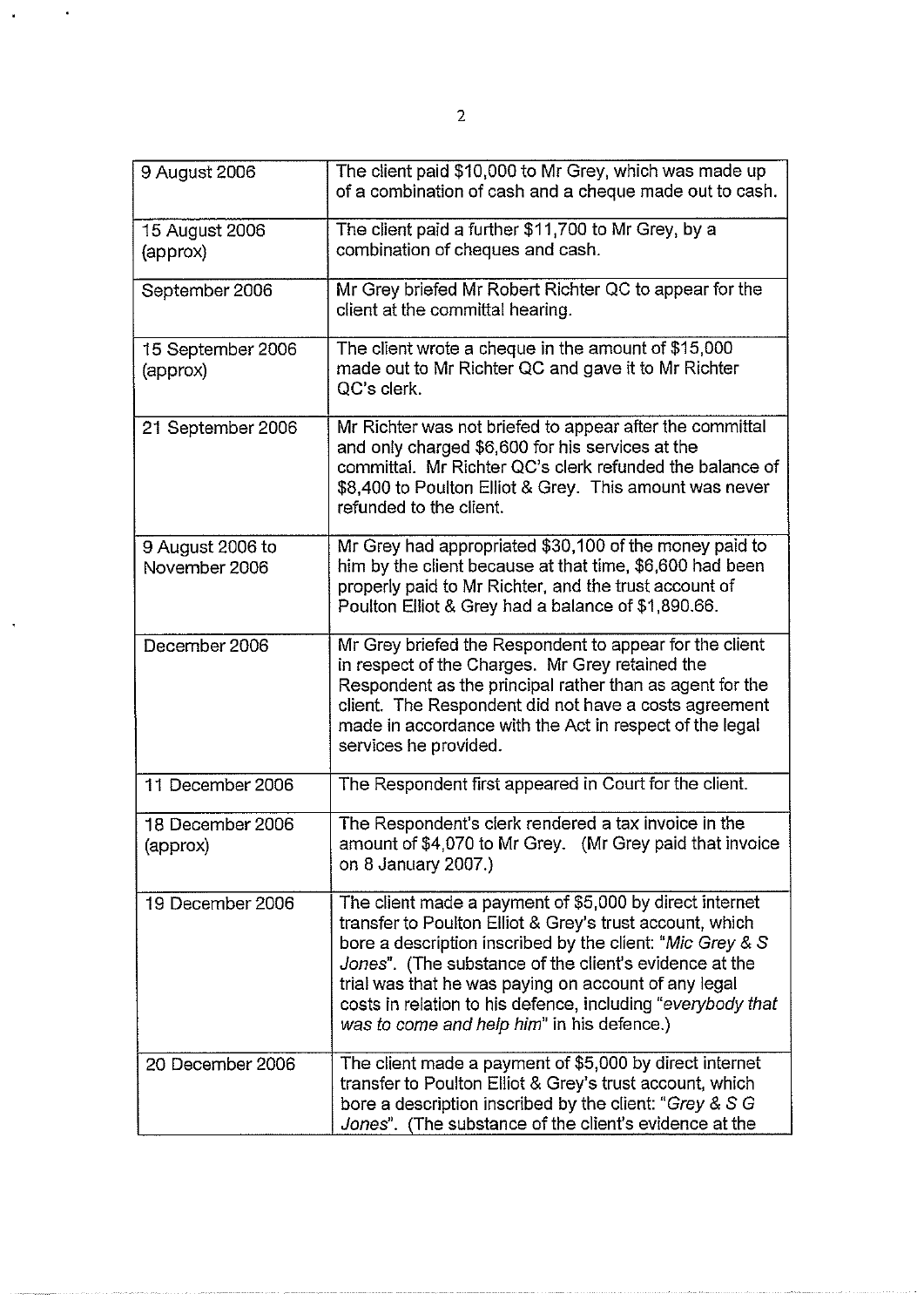|                  | trial was that he was paying on account of any legal<br>costs in relation to his defence, including "everybody that<br>was to come and help him" in his defence.)                                                                                                                                                                                                                                             |
|------------------|---------------------------------------------------------------------------------------------------------------------------------------------------------------------------------------------------------------------------------------------------------------------------------------------------------------------------------------------------------------------------------------------------------------|
| 21 December 2006 | The client made a payment of \$5,000 by direct internet<br>transfer to Poulton Elliot & Grey's trust account, which<br>bore a description inscribed by the client: "Grey & Sg<br>Jones". (The substance of the client's evidence at the<br>trial was that he was paying on account of any legal<br>costs in relation to his defence, including "everybody that<br>was to come and help him" in his defence.)  |
| 22 December 2006 | The client made a payment of \$5,000 by direct internet<br>transfer to Poulton Elliot & Grey's trust account, which<br>bore a description inscribed by the client: "Grey & Simon<br>*4". (The substance of the client's evidence at the trial<br>was that he was paying on account of any legal costs in<br>relation to his defence, including "everybody that was to<br>come and help him" in his defence.)  |
| 23 December 2006 | The client made a payment of \$5,000 by direct internet<br>transfer to Poulton Elliot & Grey's trust account, which<br>bore a description inscribed by the client: "Grey & Sg<br>Jones5". (The substance of the client's evidence at the<br>trial was that he was paying on account of any legal<br>costs in relation to his defence, including "everybody that<br>was to come and help him" in his defence.) |
| 8 January 2007   | Mr Grey paid the Respondent's tax invoice (in the<br>amount of \$4,070) rendered on 18 December 2006.                                                                                                                                                                                                                                                                                                         |
| 12 January 2007  | The client made a payment of \$5,000 by direct internet<br>transfer to Poulton Elliot & Grey's trust account, which<br>bore a description inscribed by the client: "Grey & Jones<br>6". (The substance of the client's evidence at the trial<br>was that he was paying on account of any legal costs in<br>relation to his defence, including "everybody that was to<br>come and help him" in his defence.)   |
| 13 January 2007  | The client made a payment of \$5,000 by direct internet<br>transfer to Poulton Elliot & Grey's trust account, which<br>bore a description inscribed by the client: "Grey & Jones<br>7". (The substance of the client's evidence at the trial<br>was that he was paying on account of any legal costs in<br>relation to his defence, including "everybody that was to<br>come and help him" in his defence.)   |
| 19 February 2007 | The Respondent's clerk rendered a tax invoice in the<br>amount of \$14,790 to Mr Grey. (Mr Grey paid that                                                                                                                                                                                                                                                                                                     |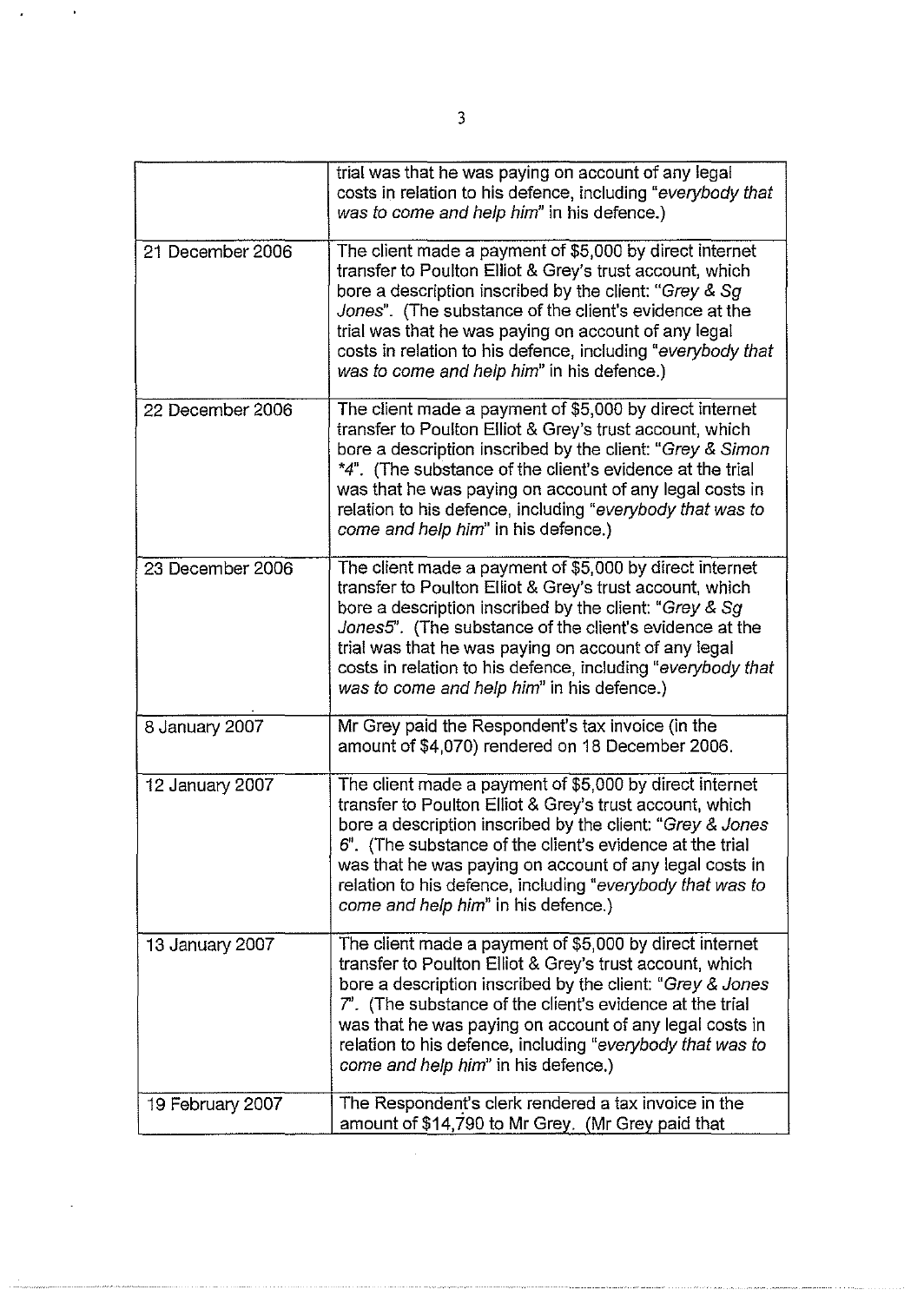| (approx)                  | invoice on 25 May 2007.)                                                                                                                                                                                                                                                                                                                                                                                       |
|---------------------------|----------------------------------------------------------------------------------------------------------------------------------------------------------------------------------------------------------------------------------------------------------------------------------------------------------------------------------------------------------------------------------------------------------------|
| 23 March 2007<br>(approx) | The Respondent's clerk rendered a tax invoice in the<br>amount of \$7,900 to Mr Grey. (On 25 May 2007, Mr<br>Grey paid \$3,210 of that invoice, leaving an unpaid<br>amount of \$4,690.)                                                                                                                                                                                                                       |
| 23 April 2007 (approx)    | The Respondent's clerk rendered a tax invoice in the<br>amount of \$26,850 to Mr Grey. (Mr Grey did not pay that<br>invoice.)                                                                                                                                                                                                                                                                                  |
| 6 May 2007                | The client made a payment of \$5,000 by direct internet<br>transfer to Poulton Elliot & Grey's trust account, which<br>bore a description inscribed by the client: "Sgj via Grey<br>*1". (The substance of the client's evidence at the trial<br>was that he was paying on account of any legal costs in<br>relation to his defence, including "everybody that was to<br>come and help him" in his defence.)   |
| 7 May 2007                | The client made a payment of \$5,000 by direct internet<br>transfer to Poulton Elliot & Grey's trust account, which<br>bore a description inscribed by the client: "Sgj via M Grey<br>*2". (The substance of the client's evidence at the trial<br>was that he was paying on account of any legal costs in<br>relation to his defence, including "everybody that was to<br>come and help him" in his defence.) |
| 8 May 2007                | The client made a payment of \$5,000 by direct internet<br>transfer to Poulton Elliot & Grey's trust account, which<br>bore a description inscribed by the client: "Sgj via M Grey<br>*3". (The substance of the client's evidence at the trial<br>was that he was paying on account of any legal costs in<br>relation to his defence, including "everybody that was to<br>come and help him" in his defence.) |
| 20 April 2007             | The client expected to be repaid some of the money he<br>paid to Mr Grey, as he believed that he had paid Mr Grey<br>more than his actual costs.                                                                                                                                                                                                                                                               |
| 9 May 2007                | The client made a payment of \$5,000 by direct internet<br>transfer to Poulton Elliot & Grey's trust account, which<br>bore a description inscribed by the client: "Sgj via M Grey<br>*4". (The substance of the client's evidence at the trial<br>was that he was paying on account of any legal costs in<br>relation to his defence, including "everybody that was to<br>come and help him" in his defence.) |
| 9 August 2006 to 9        | At the time when Mr Grey received the money from the<br>client, the client did not know what amounts had been                                                                                                                                                                                                                                                                                                  |